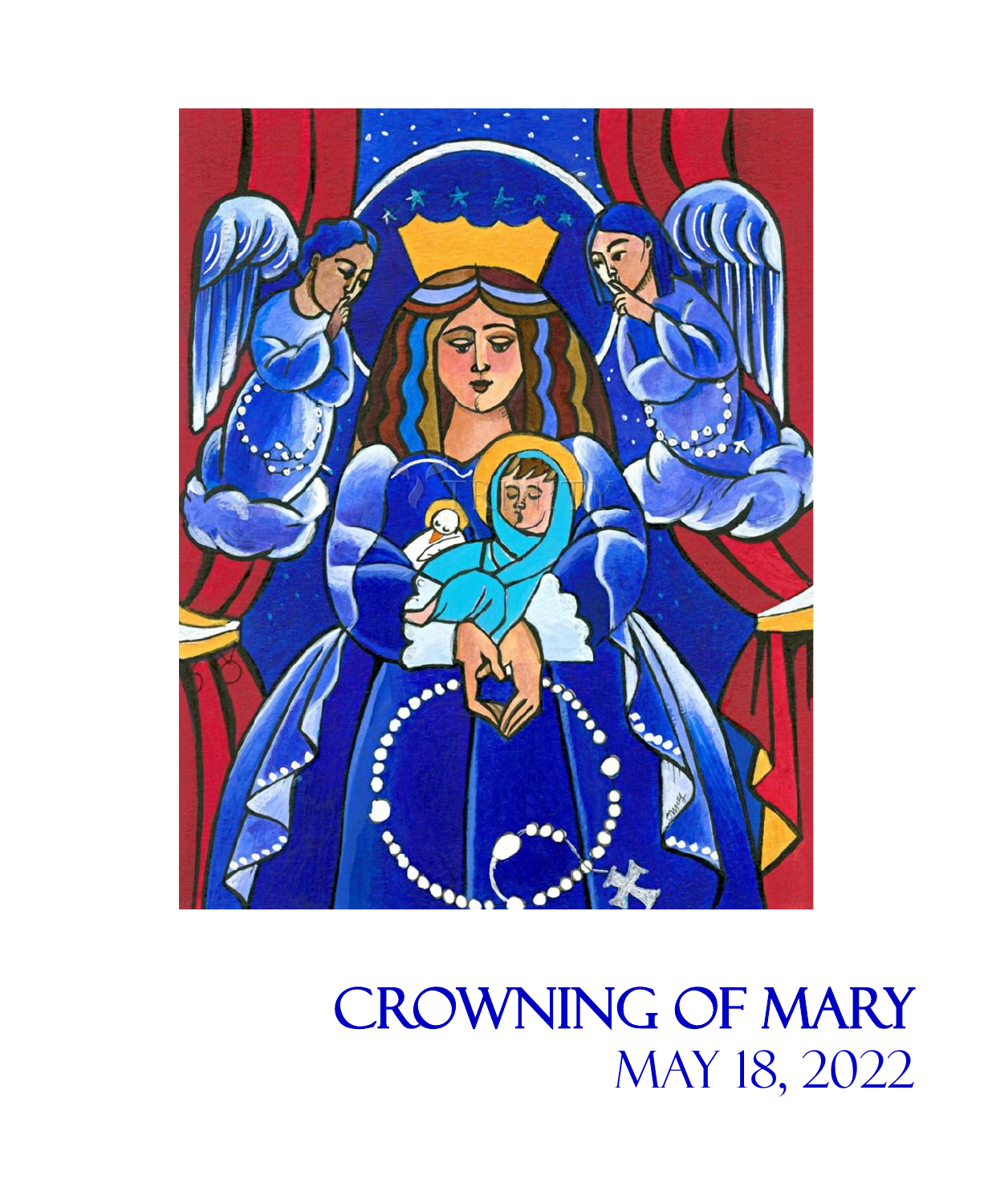## INTRODUCTORY RITE

1. Hail.  $ho - ly$ Oueen en - throned a - bove. Ma O ri a.  $2$  The Ma cause of joy all  $be - low.$  $\Omega$ to ri a.  $3.0$ gen - tle.  $\Omega$ Ma  $lov - ing$ . ho ly one.  $\sim$ 'n  $\overline{a}$ . ø ಶ 1. Hail, of **Oueen** of  $mer - cy$ and love.  $\Omega$ Ma  $\overline{\mathbf{n}}$ a.  $2.$  The spring through which all grac - es flow.  $\mathbf{O}$ Ma  $\overline{\mathbf{n}}$ a.  $\sim$ 3. The God of light be - came your Son,  $\overline{O}$ Ma  $\overline{\textbf{n}}$  $\sim$ a. **Sing** Tri - umph, all Cher -  $u$  - bim; with ye us, ye An - gels, all your prais - es bring; Earth and heav en, Cher -  $u$  -  $b$ im: with Tri - umph, all ye **Sing** us. ye Heav'n  $Ser - a - phim.$ sound the and earth hymn: re  $A11$ with sing; tion ech  $-$  0  $-$  ing: **us** cre  $\blacksquare$ a  $\sim$ Ser -  $a$  -  $phim$ . Heav'n and earth sound the hymn: re 1-3. Sal Sal Sal ve. ve, ve Re  $g_1$ na.

Text: Salve Regina, mater misericordiae; c. 1080; tr. Roman Hymnal, 1884; st. 2-3, adapt. by M. Owen Lee, CSB, b. 1930 Tune: SALVE REGINA COELITUM, 8 4 8 4 777 4 5; Choralmelodien zum Heiligen Gesänge, 1808

#### SIGN OF THE CROSS & GREETING

COLLECT PRAYER

### LITURGY OF THE WORD j

FIRST READING Acts of the Apostles 1:12-14

*Mary is the mother of the church.*

GATHERING SONG: *Hail, Holy Queen Enthroned Above* SALVE REGINA COELITUM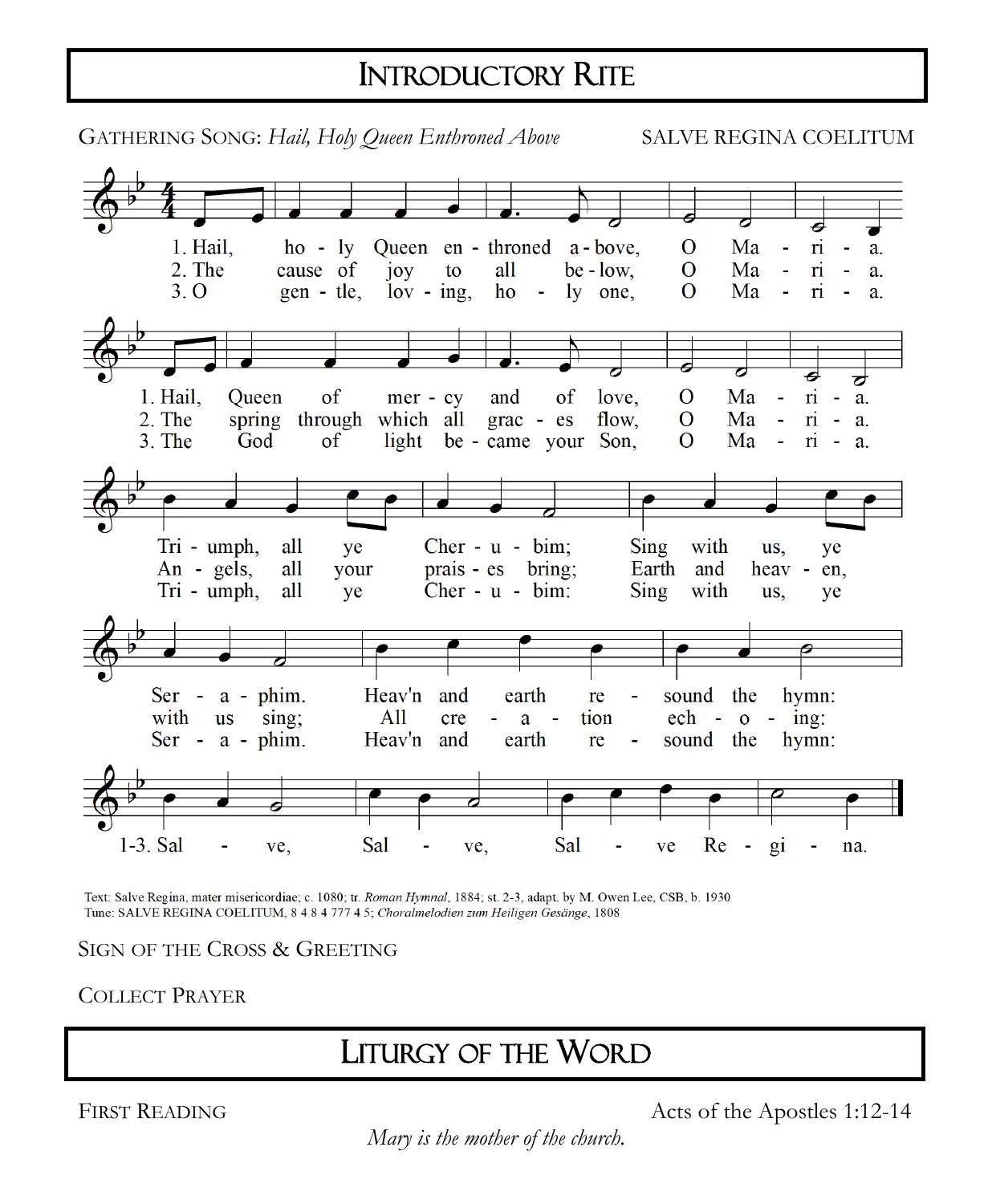

Antiphon Text © 1969, 1981, 1997, International Committee on English in the Liturgy, Inc. (ICEL) Music by Diana Kodner, © 1994, GIA Publications, Inc. All Rights Reserved.

#### GOSPEL ACCLAMATION: *Festival Alleluia* Chepponis





Music by James J. Chepponis, © 1999, MorningStar Music Publishers, Inc. All rights reserved.

#### GOSPEL READING: Luke 1:39-47

*Blessed is she who believed.*

#### **HOMILY**

#### LITANY OF MARY ALONG ALONG A REPORT OF MARY ALONG A REPORT OF MARY ALONG A REPORT OF MARY ALONG A REPORT OF MA

*Cantor:*

1. Holy Mary, *Response 1* Mother of God, *Response 1* Mother of Church, *Response 2*

Response 1:



#### *Cantor:*

2. Mother of good counsel*, Response 1* Mother most pure, *Response 1* Mirror of justice, *Response 2*